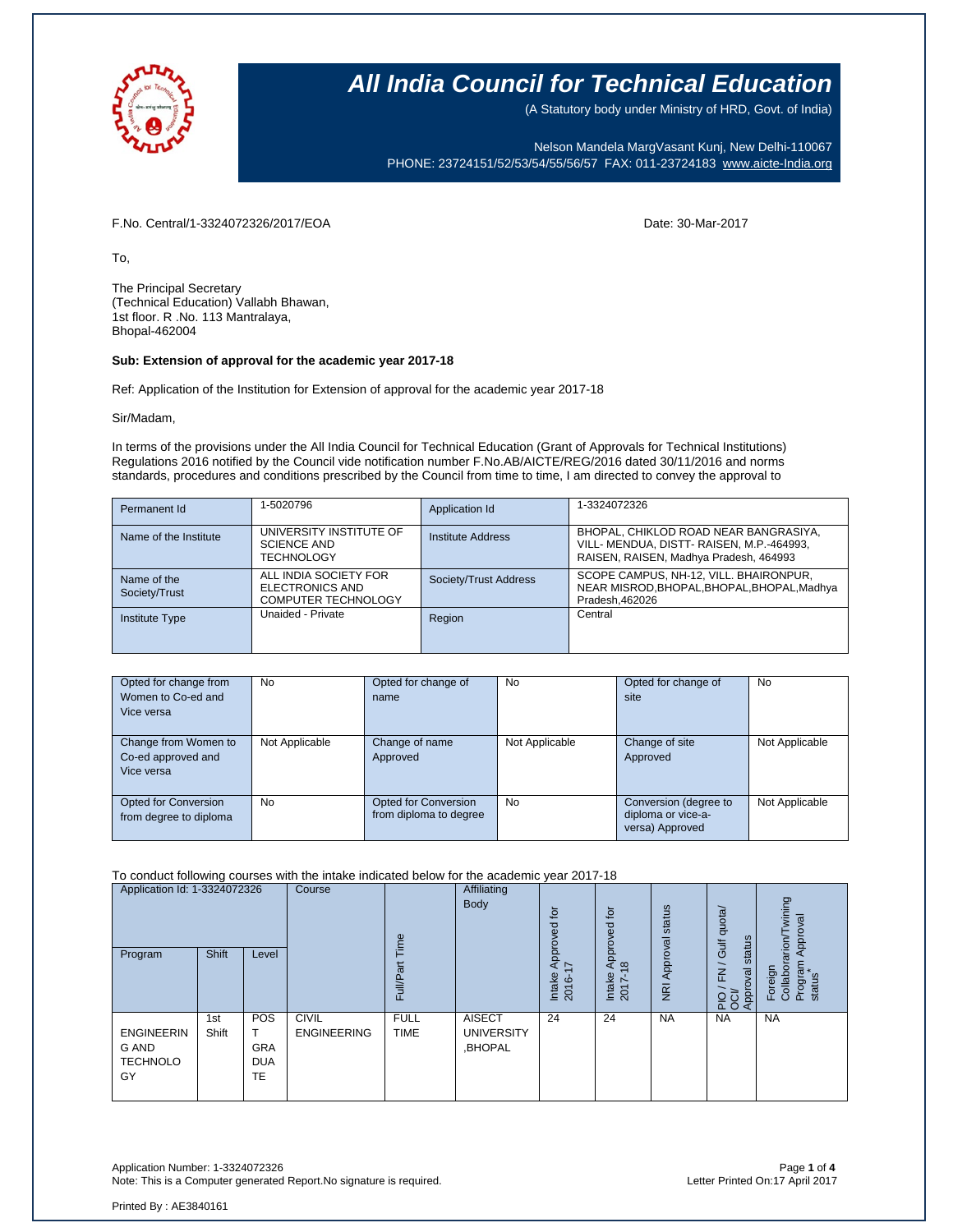

# **All India Council for Technical Education**

(A Statutory body under Ministry of HRD, Govt. of India)

Nelson Mandela MargVasant Kunj, New Delhi-110067 PHONE: 23724151/52/53/54/55/56/57 FAX: 011-23724183 [www.aicte-India.org](http://www.aicte-india.org/)

| <b>ENGINEERIN</b><br>G AND<br><b>TECHNOLO</b><br>GY        | 1st<br>Shift | <b>POS</b><br>T.<br><b>GRA</b><br><b>DUA</b><br>TE | <b>COMPUTER</b><br><b>SCIENCE AND</b><br><b>ENGINEERING</b>                 | <b>FULL</b><br><b>TIME</b> | <b>AISECT</b><br><b>UNIVERSITY</b><br>,BHOPAL | 18 | 18 | <b>NA</b> | <b>NA</b> | <b>NA</b> |
|------------------------------------------------------------|--------------|----------------------------------------------------|-----------------------------------------------------------------------------|----------------------------|-----------------------------------------------|----|----|-----------|-----------|-----------|
| <b>ENGINEERIN</b><br>G AND<br><b>TECHNOLO</b><br>GY        | 1st<br>Shift | POS<br>T<br>GRA<br><b>DUA</b><br>TE                | <b>POWER</b><br><b>SYSTEMS</b>                                              | <b>FULL</b><br><b>TIME</b> | <b>AISECT</b><br><b>UNIVERSITY</b><br>,BHOPAL | 24 | 24 | <b>NA</b> | <b>NA</b> | <b>NA</b> |
| <b>ENGINEERIN</b><br>G AND<br>TECHNOLO<br>GY               | 1st<br>Shift | <b>POS</b><br>T.<br>GRA<br><b>DUA</b><br>TE        | <b>PRODUCTION</b><br><b>ENGINEERING</b>                                     | <b>FULL</b><br><b>TIME</b> | <b>AISECT</b><br><b>UNIVERSITY</b><br>,BHOPAL | 24 | 24 | <b>NA</b> | <b>NA</b> | <b>NA</b> |
| <b>ENGINEERIN</b><br>G AND<br><b>TECHNOLO</b><br>GY        | 1st<br>Shift | POS<br>T<br>GRA<br><b>DUA</b><br>TE                | <b>THERMAL</b><br><b>ENGINEERING</b>                                        | <b>FULL</b><br><b>TIME</b> | <b>AISECT</b><br><b>UNIVERSITY</b><br>,BHOPAL | 24 | 24 | <b>NA</b> | <b>NA</b> | <b>NA</b> |
| <b>ENGINEERIN</b><br><b>G AND</b><br><b>TECHNOLO</b><br>GY | 1st<br>Shift | POS<br>T.<br>GRA<br><b>DUA</b><br>TE               | <b>VLSI</b>                                                                 | <b>FULL</b><br><b>TIME</b> | <b>AISECT</b><br><b>UNIVERSITY</b><br>,BHOPAL | 24 | 24 | <b>NA</b> | <b>NA</b> | <b>NA</b> |
| <b>ENGINEERIN</b><br><b>G AND</b><br><b>TECHNOLO</b><br>GY | 1st<br>Shift | POS<br>T<br>GRA<br><b>DUA</b><br>TE                | <b>WIRELESS</b><br>AND MOBILE<br><b>COMMUNICATI</b><br><b>ONS</b>           | <b>FULL</b><br><b>TIME</b> | <b>AISECT</b><br><b>UNIVERSITY</b><br>,BHOPAL | 24 | 24 | <b>NA</b> | <b>NA</b> | <b>NA</b> |
| <b>ENGINEERIN</b><br><b>G AND</b><br><b>TECHNOLO</b><br>GY | 1st<br>Shift | <b>UND</b><br><b>ER</b><br>GRA<br><b>DUA</b><br>TE | <b>CIVIL</b><br><b>ENGINEERING</b>                                          | <b>FULL</b><br><b>TIME</b> | <b>AISECT</b><br><b>UNIVERSITY</b><br>,BHOPAL | 60 | 60 | <b>NA</b> | <b>NA</b> | <b>NA</b> |
| <b>ENGINEERIN</b><br><b>G AND</b><br><b>TECHNOLO</b><br>GY | 1st<br>Shift | <b>UND</b><br>ER<br>GRA<br><b>DUA</b><br>TE        | <b>COMPUTER</b><br><b>SCIENCE AND</b><br><b>ENGINEERING</b>                 | <b>FULL</b><br><b>TIME</b> | <b>AISECT</b><br><b>UNIVERSITY</b><br>,BHOPAL | 60 | 60 | <b>NA</b> | <b>NA</b> | <b>NA</b> |
| <b>ENGINEERIN</b><br><b>G AND</b><br><b>TECHNOLO</b><br>GY | 1st<br>Shift | <b>UND</b><br>ER<br>GRA<br><b>DUA</b><br>TE        | <b>ELECTRICAL</b><br><b>AND</b><br><b>ELECTRONICS</b><br><b>ENGINEERING</b> | <b>FULL</b><br><b>TIME</b> | <b>AISECT</b><br><b>UNIVERSITY</b><br>BHOPAL, | 60 | 60 | <b>NA</b> | <b>NA</b> | <b>NA</b> |
| <b>ENGINEERIN</b><br>G AND<br><b>TECHNOLO</b><br>GY        | 1st<br>Shift | <b>UND</b><br>ER<br>GRA<br><b>DUA</b><br>TE.       | <b>ELECTRONICS</b><br>&<br><b>COMMUNICATI</b><br>ON ENGG                    | <b>FULL</b><br><b>TIME</b> | <b>AISECT</b><br><b>UNIVERSITY</b><br>,BHOPAL | 60 | 60 | <b>NA</b> | <b>NA</b> | <b>NA</b> |

Page 2 of 4<br>Page 2 of 4<br>Letter Printed On:17 April 2017 Note: This is a Computer generated Report.No signature is required.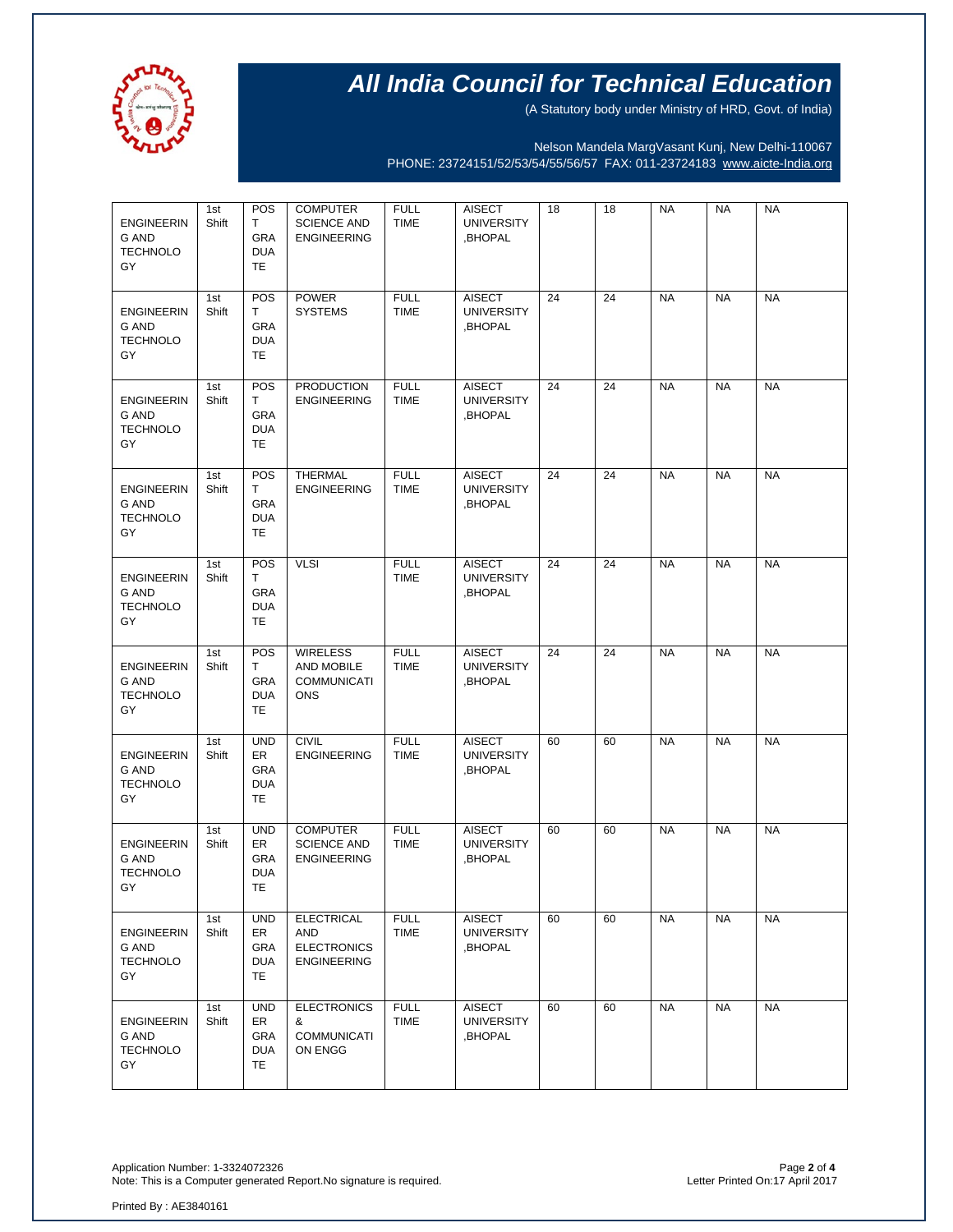

# **All India Council for Technical Education**

(A Statutory body under Ministry of HRD, Govt. of India)

Nelson Mandela MargVasant Kunj, New Delhi-110067 PHONE: 23724151/52/53/54/55/56/57 FAX: 011-23724183 [www.aicte-India.org](http://www.aicte-india.org/)

| <b>ENGINEERIN</b><br><b>G AND</b><br><b>TECHNOLO</b><br>GY | 1st<br>Shift | <b>UND</b><br>ER<br><b>GRA</b><br><b>DUA</b><br><b>TE</b> | <b>INFORMATION</b><br><b>TECHNOLOGY</b>                                     | <b>FULL</b><br><b>TIME</b> | <b>AISECT</b><br><b>UNIVERSITY</b><br>,BHOPAL | 60 | 60 | <b>NA</b> | <b>NA</b> | <b>NA</b> |
|------------------------------------------------------------|--------------|-----------------------------------------------------------|-----------------------------------------------------------------------------|----------------------------|-----------------------------------------------|----|----|-----------|-----------|-----------|
| <b>ENGINEERIN</b><br><b>G AND</b><br><b>TECHNOLO</b><br>GY | 1st<br>Shift | <b>UND</b><br>ER<br><b>GRA</b><br><b>DUA</b><br><b>TE</b> | <b>MECHANICAL</b><br><b>ENGINEERING</b>                                     | <b>FULL</b><br><b>TIME</b> | <b>AISECT</b><br><b>UNIVERSITY</b><br>,BHOPAL | 60 | 60 | <b>NA</b> | <b>NA</b> | <b>NA</b> |
| <b>ENGINEERIN</b><br><b>G AND</b><br><b>TECHNOLO</b><br>GY | 2nd<br>Shift | <b>DIPL</b><br><b>OMA</b>                                 | <b>CIVIL</b><br><b>ENGINEERING</b>                                          | <b>FULL</b><br><b>TIME</b> | <b>AISECT</b><br><b>UNIVERSITY</b><br>,BHOPAL | 60 | 60 | <b>NA</b> | <b>NA</b> | <b>NA</b> |
| <b>ENGINEERIN</b><br><b>G AND</b><br><b>TECHNOLO</b><br>GY | 2nd<br>Shift | <b>DIPL</b><br><b>OMA</b>                                 | <b>ELECTRICAL</b><br><b>AND</b><br><b>ELECTRONICS</b><br><b>ENGINEERING</b> | <b>FULL</b><br><b>TIME</b> | <b>AISECT</b><br><b>UNIVERSITY</b><br>.BHOPAL | 60 | 60 | <b>NA</b> | <b>NA</b> | <b>NA</b> |
| <b>ENGINEERIN</b><br><b>G AND</b><br><b>TECHNOLO</b><br>GY | 2nd<br>Shift | DIPL<br><b>OMA</b>                                        | <b>MECHANICAL</b><br><b>ENGINEERING</b>                                     | <b>FULL</b><br><b>TIME</b> | <b>AISECT</b><br><b>UNIVERSITY</b><br>,BHOPAL | 60 | 60 | <b>NA</b> | <b>NA</b> | <b>NA</b> |
| <b>MANAGEME</b><br><b>NT</b>                               | 1st<br>Shift | <b>POS</b><br>т<br><b>GRA</b><br><b>DUA</b><br><b>TE</b>  | <b>MASTERS IN</b><br><b>BUSINESS</b><br><b>ADMINISTRATI</b><br>ON           | <b>FULL</b><br><b>TIME</b> | <b>AISECT</b><br><b>UNIVERSITY</b><br>,BHOPAL | 60 | 60 | <b>NA</b> | <b>NA</b> | <b>NA</b> |

The above mentioned approval is subject to the condition that

UNIVERSITY INSTITUTE OF SCIENCE AND TECHNOLOGY

shall follow and adhere to the Regulations, guidelines and directions issued by AICTE from time to time and the undertaking / affidavit given by the institution along with the application submitted by the institution on portal.

In case of any differences in content in this Computer generated Extension of Approval Letter, the content/information as approved by the Executive Council / General Council as available on the record of AICTE shall be final and binding.

Strict compliance of Anti-Ragging Regulation:- Approval is subject to strict compliance of provisions made in AICTE Regulation notified vide F. No. 37-3/Legal/AICTE/2009 dated July 1, 2009 for Prevention and Prohibition of Ragging in Technical Institutions. In case Institution fails to take adequate steps to Prevent Ragging or fails to act in accordance with AICTE Regulation or fails to punish perpetrators or incidents of Ragging, it will be liable to take any action as defined under clause 9(4) of the said Regulation.

### **Note: Validity of the course details may be verified at www.aicte-india.org**

**Prof. A.P Mittal** 

Application Number: 1-3324072326<br>Note: This is a Computer generated Report.No signature is required.<br>Letter Printed On:17 April 2017 Note: This is a Computer generated Report.No signature is required.